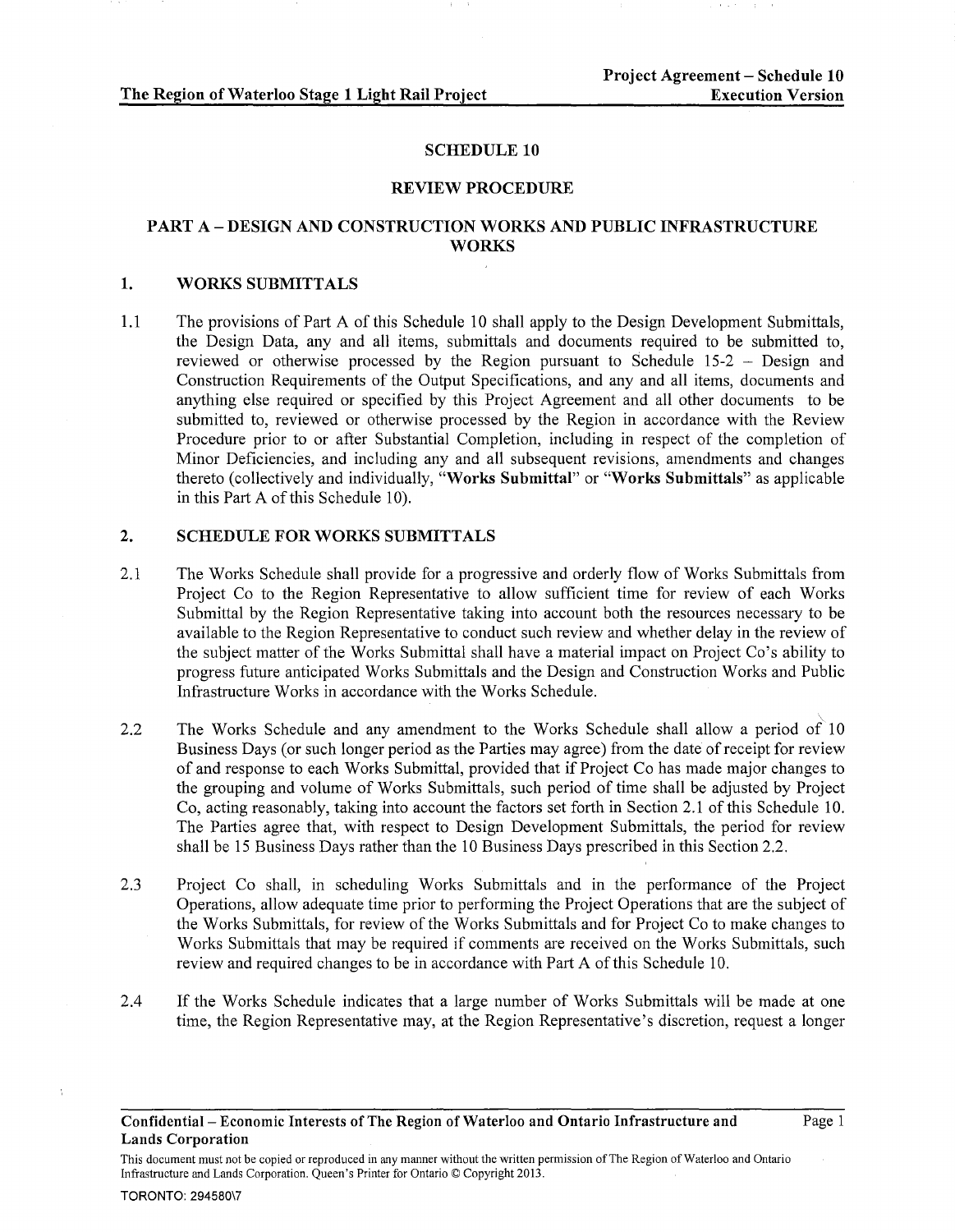period for review or a staggering of the Works Submittals, and Project Co shall review and revise the Works Schedule accordingly, taking into account both the resources necessary to be available to the Region Representative to conduct such review and whether delay in the review of the subject matter of the Works Submittal shall have a material impact on Project Co's ability to progress future anticipated Works Submittals and the Design and Construction Works and Public Infrastructure Works in accordance with the Works Schedule.

2.5 Project Co shall submit all Works Submittals to the Region in accordance with the current Works Schedule.

### 3. GENERAL REQUIREMENTS FOR WORKS SUBMITTALS

- 3.1 Unless otherwise specified by the Region Representative, Project Co shall issue 3 printed copies of all Works Submittals relating to Design and Construction Works to the Region and the Independent Certifier, together with an electronic copy in a format agreed by the Parties, acting reasonably. Unless otherwise specified by the Region Representative, Project Co shall issue three printed copies of all Works Submittals relating to Public Infrastructure Works to the Region and the Region Engineer, together with one electronic copy in a format agreed by the Parties, acting reasonably.
- 3.2 Project Co shall compile and maintain a register of the date and contents of the submission of all Works Submittals and the date of receipt and content of all returned Works Submittals and comments thereon.
- 3.3 All Works Submittals shall be in English.
- 3.4 All Works Submittals required by this Project Agreement or by Applicable Law to be signed or sealed by persons with professional designations (including, where applicable, by registered professional engineers or architects) shall, where applicable, be so signed and sealed.
- 3.5 All Works Submittals shall include copies of all documents to be reviewed and shall clearly identify the purpose of the Works Submittal and Project Co's proposed course of action relating to the Works Submittal and the Project Operations that are the subject of the Works Submittal.
- 3.6 All Works Submittals shall, where applicable, refer to the relevant provisions of the Output Specifications, any other applicable Schedule to the Project Agreement and to any Design Data that has previously been subject to review.
- 3. 7 All Works Submittals shall be clearly identified as a Works Submittal and shall be delivered with appropriate covering documentation, which shall include a list of all attached Works Submittals and for each Works Submittal:
	- (a) the document number(s) or drawing number(s);
	- (b) revision numbers (if applicable);
	- (c) document or drawing title(s);
	- (d) name of entity that prepared the Works Submittal;

This document must not be copied or reproduced in any manner without the written permission of The Region of Waterloo and Ontario Infrastructure and Lands Corporation. Queen's Printer for Ontario© Copyright 2013.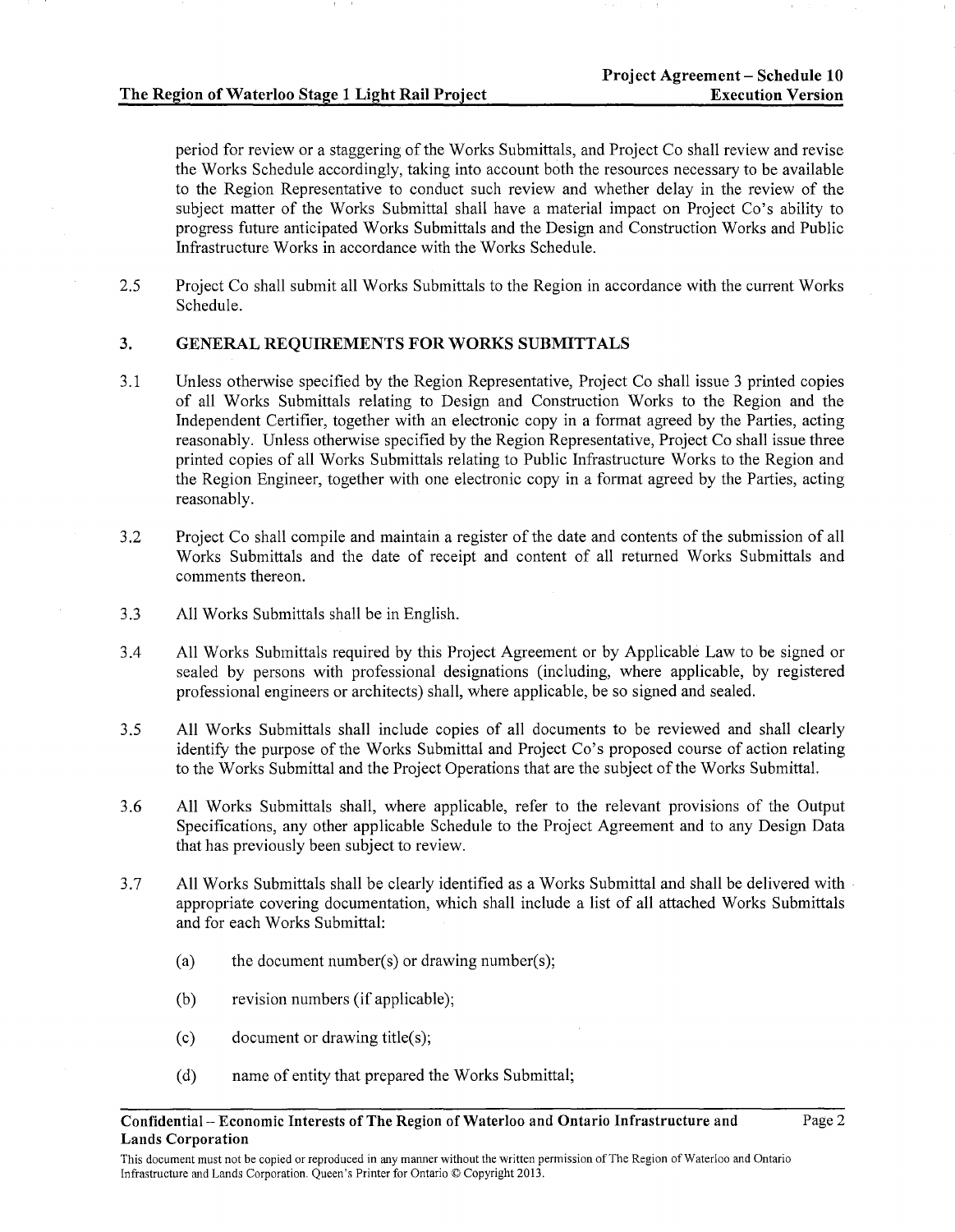- (e) the Works Submittal history showing date and delivery information and/or log number of all previous submissions of that Works Submittal;
- (f) identification of any previous Works Submittal superseded by the current Works Submittal; and
- (g) the submittal checklist form completed and signed by the Project Co Representative.

### 4. COMMENTS

- 4.1 The Region Representative shall review and respond to each Works Submittal in accordance with the time periods specified in Section 2.2 of this Schedule 10. The Region Representative shall return Works Submittals to Project Co with a copy to the Independent Certifier (in respect of Works Submittals relating to Design and Construction Works) and to the Region Engineer (in respect of Works Submittals relating to Public Infrastructure Works) and assign one of the following 3 comments:
	- (a) "REVIEWED";
	- (b) "REVIEWED AS NOTED"; or
	- (c) "REJECTED".
- 4.2 The comment "REVIEWED" will be assigned to those Works Submittals that, in the opinion of the Region Representative, conform to the requirements of this Project Agreement. Project Co shall comply with and implement such Works Submittals.
- 4.3 The comment "REVIEWED AS NOTED" will be assigned to those Works Submittals that, in the opinion of the Region Representative, generally conform to the requirements of this Project Agreement, but in which immaterial deficiencies have been found by the Region Representative's review. Project Co shall correct these Works Submittals and provide a copy of the corrected Works Submittals to the Region Representative. Project Co shall comply with and implement such Works Submittals after correction, including in accordance with the comments. If at any time it is discovered that Project Co has not corrected the deficiencies on Works Submittals stamped "REVIEWED AS NOTED", then Project Co will be required to modify the Works Submittals and Project Operations as required to ensure that the Design and Construction Works and the Public Infrastructure Works comply with the Output Specifications, any other applicable Schedule to the Project Agreement, and the Project Co Proposal Extracts and Project Co may be required, at the Region Representative's discretion, to resubmit relevant Works Submittals. In such circumstances the Region Representative shall act promptly in considering whether such deficiencies have been corrected. No extension of time will be given or additional compensation paid in respect of any such modification or re-submittal.
- 4.4 The comment "REJECTED" will be assigned to those Works Submittals that, in the opinion of the Region Representative, contain significant deficiencies or do not generally conform with the requirements of this Project Agreement, including this Schedule 10. Project Co shall correct and re-submit these Works Submittals within 10 Business Days after the comment has been provided to Project Co, or such longer period as Project Co may reasonably require, and (unless the Works Submittal is re-submitted within 5 Business Days) shall give the Region Representative not less

This document must not be copied or reproduced in any manner without the written pennission of The Region of Waterloo and Ontario Infrastructure and Lands Corporation. Queen's Printer for Ontario© Copyright 2013.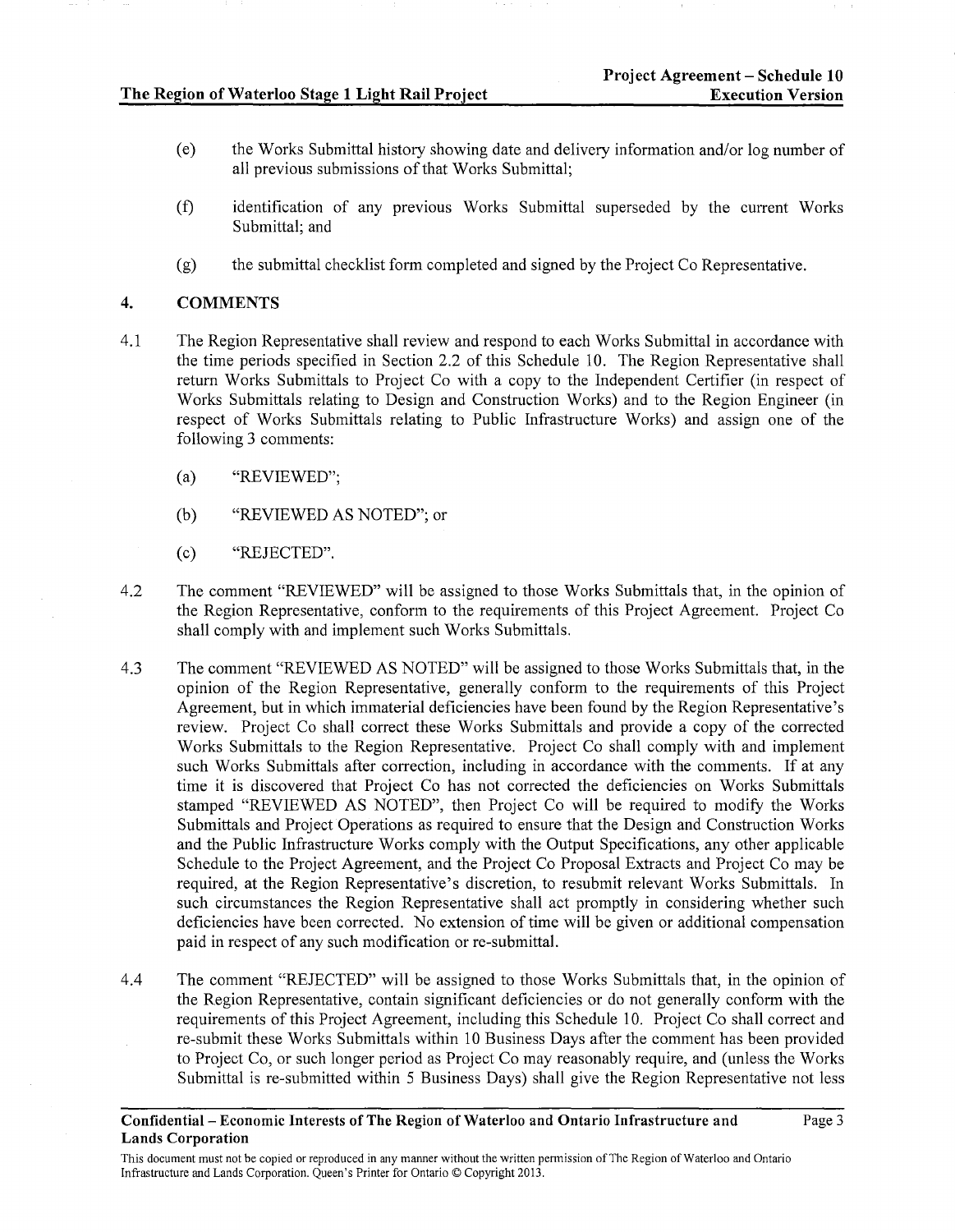than 5 Business Days' notice of when the Works Submittals shall be resubmitted. The Region Representative will then review such re-submitted Works Submittals and assign a comment to the corrected Works Submittal. The Works Submittals shall be corrected, revised and resubmitted as often as may be required to obtain a comment that permits Project Co to proceed. No extension of time will be given or additional compensation paid in respect of any such modification or resubmittal.

- 4.5 Where the Region Representative issues the comment "REVIEWED AS NOTED" or "REJECTED", the Region Representative shall provide reasons for the comment, referencing the particulars of the Section(s) of this Project Agreement that the Works Submittal fails to satisfy, and, if requested by the Project Co Representative, the Region Representative shall meet with the Project Co Representative to discuss the reasons for the comment.
- 4.6 If, at any time after assigning any comment to a Works Submittal, the Region Representative or Project Co discovers any significant deficiencies or any failure to conform to the requirements of this Project Agreement, the Region Representative may revise the comment assigned to any Works Submittal. If the Parties agree or it is determined in accordance with Section 5 of this Schedule 10 that the revised comment is correct, Project Co shall make all such corrections to the Works Submittals and the Project Operations. No extension of time will be given or additional compensation paid in respect of any such modification or re-submittal.
- 4.7 For the purpose of facilitating and expediting the review and correction of Works Submittals, the Region Representative and the Project Co Representative shall meet as may be mutually agreed to discuss and review any outstanding Works Submittals and any comments thereon.
- 4.8 Where a Works Submittal is voluminous, the Region Representative at his or her discretion may elect to stamp only the cover page or first sheet of the Works Submittal with the appropriate comment, if any, and return to Project Co the cover page or first page together with individual pages or sheets on which comments are made, together with an explanation of the status of all pages not returned to Project Co. Any pages returned without such an explanation as to their status shall be deemed to be "REVIEWED" by the Region.
- 4.9 In lieu of returning a Works Submittal, the Region Representative may by letter notify Project Co of the comment assigned to the Works Submittal and if such comment is "REVIEWED AS NOTED" or "REJECTED" the letter shall contain comments in sufficient detail for Project Co to identify the correction sought.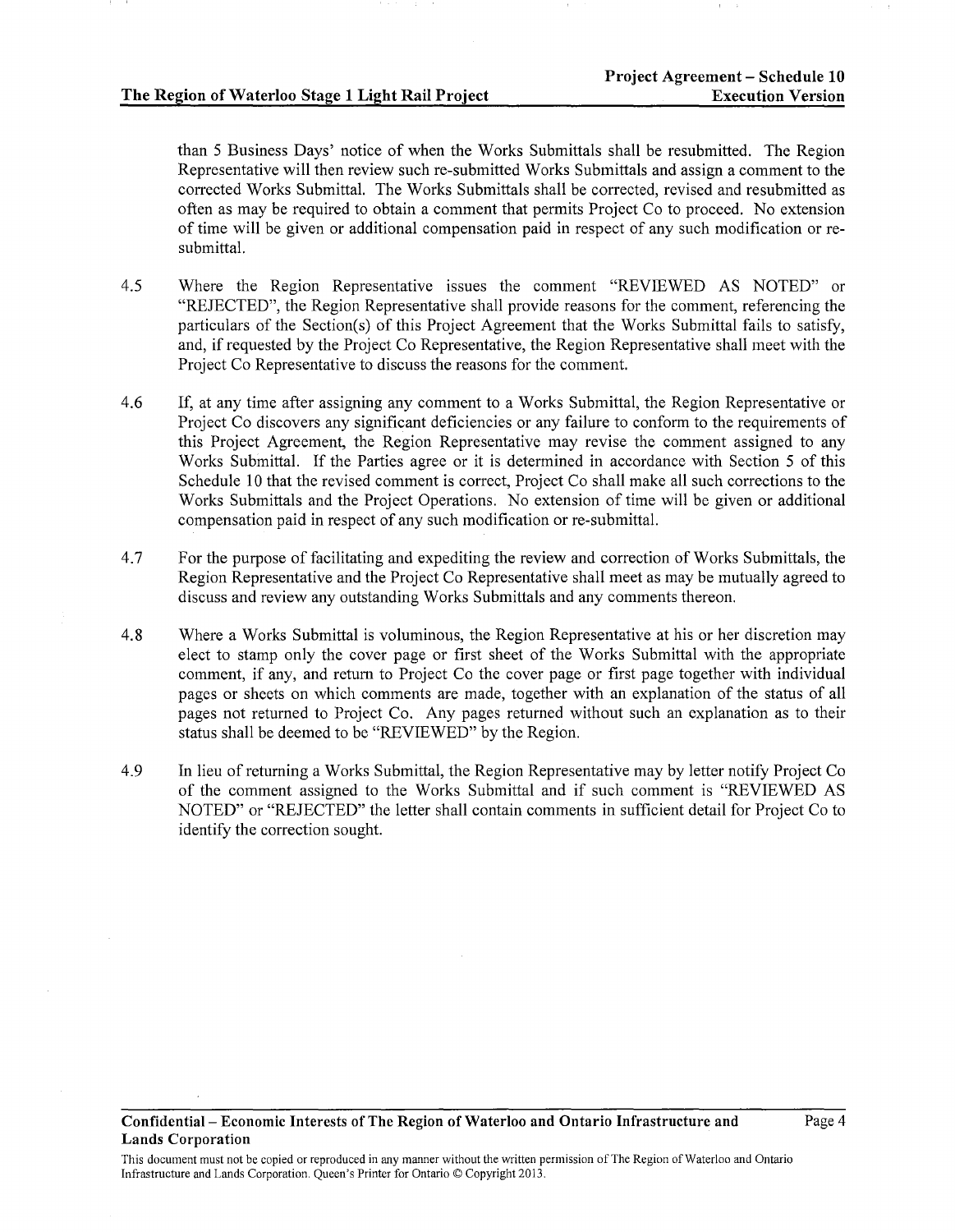# 5. DISPUTES

- 5.1 If, in respect of Design and Construction Works, Project Co disputes any act of the Region or the Region Representative in respect of a Works Submittal in respect of Design and Construction Works under this Part A, Project Co shall promptly notify the Region Representative and the Independent Certifier of the details of such Dispute and shall submit the reasons why Project Co believes a different comment should be assigned, together with appropriate supporting documentation. The Region Representative shall review the Works Submittal, the reasons and supporting documentation and within 5 Business Days after receipt thereof shall either confirm the original comment or notify Project Co of a revised comment. If the Region Representative confirms the original comment, Project Co may request the Independent Certifier to resolve the Dispute and render a decision within 5 Business Days of such request.
- 5.2 If, in respect of Public Infrastructure Works, Project Co disputes any act of the Region or the Region Representative in respect of a Works Submittal in respect of Public Infrastructure Works under this Part A, Project Co shall promptly notify the Region Representative and the Region Engineer of the details of such dispute and shall submit the reasons why Project Co believes a different comment should be assigned, together with appropriate supporting documentation. The Region Representative shall review the Works Submittal, the reasons and supporting documentation and within 5 Business Days after receipt thereof shall either confirm the original comment or notify Project Co of a revised comment. If the Region Representative confirms the original comment, Project Co may request the Region Engineer to resolve the dispute and render a decision within 5 Business Days of such request.
- 5.3 If either Party is not satisfied, acting reasonably, with the resolution of the Independent Certifier under Section 5.1 in respect of Works Submittals in respect of Design and Construction Works, subject to Section 10.2 of this Schedule 10, either Party may refer the matter for determination in accordance with Schedule 27 - Dispute Resolution Procedure. If either Party is not satisfied, acting reasonably, with the resolution of the Region Engineer under Section 5.2 in respect of Works Submittals in respect of Public Infrastructure Works, subject to Section 10.2 of this Schedule 10, either Party may refer the matter for determination in accordance with Schedule 27 -Dispute Resolution Procedure under the Fast Track Process (subject to completing the steps set forth in paragraphs 1 and 2 of Schedule 27 - Dispute Resolution Procedure prior to resolving the matter under the Fast Track Process).
- 5.4 Notwithstanding the provisions of Sections 5 .1, 5.2 and 5.3, the Region may direct that Project Co to revise the Works Submittals in accordance with the comments of the Region and proceed to perform and complete the Design and Construction Works and Public Infrastructure Works, as the case may be, on the basis of such revised Works Submittals. For clarity, such direction shall be considered a Dispute and Project Co may proceed in accordance with Section 58 and Schedule 27- Dispute Resolution Procedure of the Project Agreement.

# 6. EFFECT OF REVIEW

6.1 Any review and comment by the Region or the Region Representative of any Works Submittals is for general conformity to the obligations and requirements of this Project Agreement, and any such review and comment shall not relieve Project Co of the risk and responsibility for the Project Operations and for meeting all of its obligations under and requirements of this Project Agreement, and shall not create any new or additional obligations or liabilities for the Region.

This document must not be copied or reproduced in any manner without the written permission of The Region of Waterloo and Ontario Infrastructure and Lands Corporation. Queen's Printer for Ontario© Copyright 2013.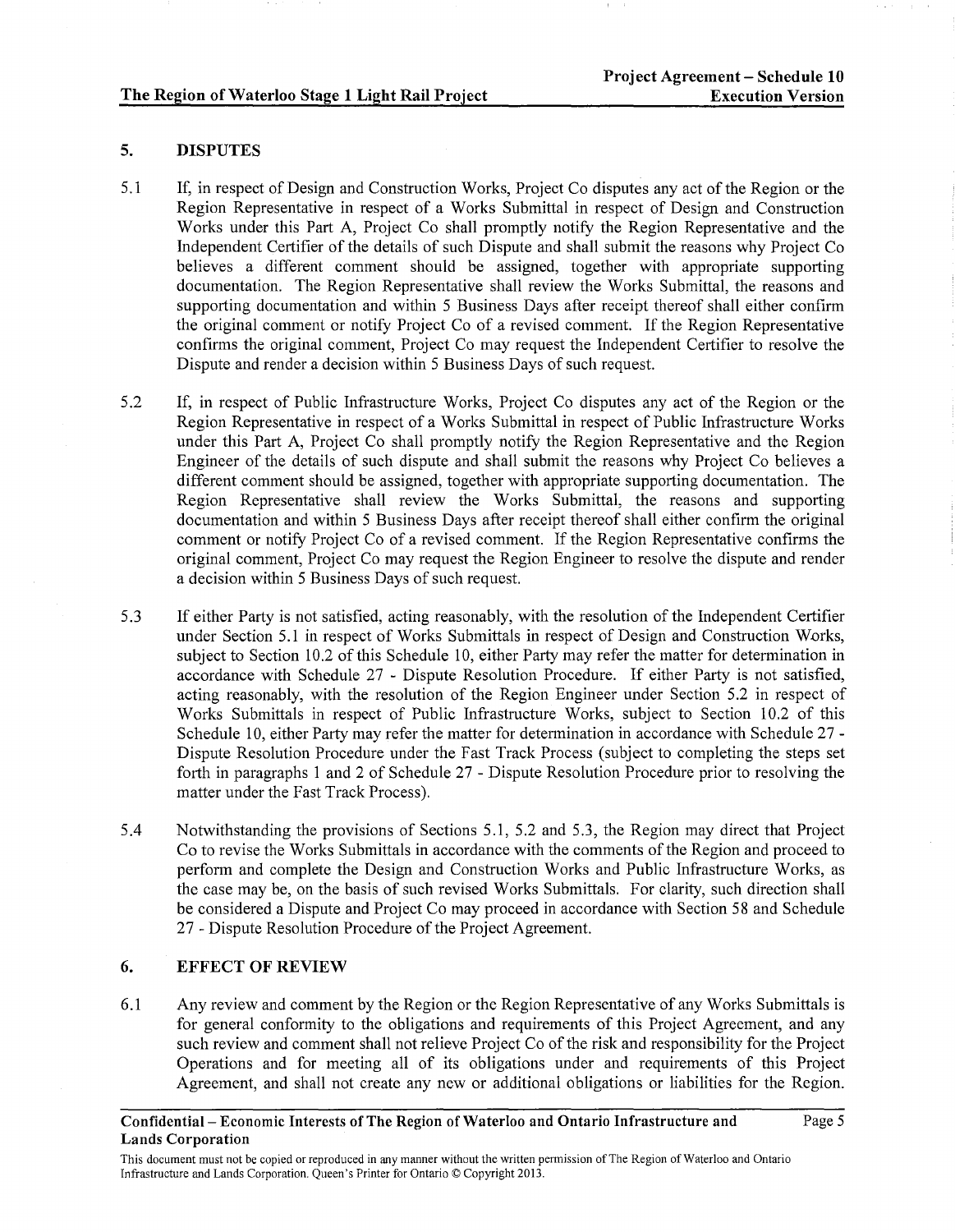Without limiting the generality of the foregoing any and all errors or omissions in Works Submittals or of any review and comment shall not exclude or limit Project Co's obligations or liabilities in respect of the Design and Construction Works or in respect of the Public Infrastructure Works under this Project Agreement or exclude or limit the Region's rights in respect of the Design and Construction Works or the Public Infrastructure Works under this Project Agreement.

## 7. WORKS SUBMITTAL EXPLANATION

7.1 At any time, the Region Representative may, acting reasonably, require Project Co or any Project Co Parties, including Project Co's consultants and any other relevant personnel, at no additional cost to the Region, to explain to the Region Representative and the Region's advisors the intent of Project Co's Works Submittals, including in relation to any design and any associated documentation and as to its satisfaction of the Output Specifications or any other Schedule to the Project Agreement, as applicable.

# 8. REVISIONS

- 8.1 Project Co shall ensure that Works Submittals keep the same, unique reference number throughout the review process, and that subsequent revisions of the same Works Submittal are identified by a sequential revision number. Correspondence related to such Works Submittal shall reference the reference number and revision number.
- 8.2 Re-submittals shall clearly show all revisions from the previous Works Submittal. Bound documents, including reports and manuals, shall contain a preface that clearly states how revisions are marked and the previous revision number against which the revisions have been marked. A consistent format for mark-ups of documents shall be used (e.g. deletions struck out and additions underscored). Revised portions of drawings shall be clearly marked (with appropriate means to visually distinguish between the parts of the drawing that are revised and the parts that are not revised) and the revision number and description of the revision shall be included on the drawing.
- 8.3 All revisions on print media shall be initialled by hand by the individual designer, design checker and, where applicable, by the drafter and the drafting checker and shall identify the persons who initialled the Works Submittal. Electronic versions of the Works Submittal shall identify the persons who initialled the revisions to the printed version of the Works Submittal. All such revisions must be able to be integrated into the Record Drawings.
- 8.4 Project Co shall keep all Design Data current. If any Design Data is revised as part of a Works Submittal, all other Design Data relying on or based on that Design Data shall also be revised accordingly. All such revised Design Data shall also be submitted with the Works Submittal to which it relates.

Confidential- Economic Interests of The Region of Waterloo and Ontario Infrastructure and Lands Corporation

This document must not be copied or reproduced in any manner without the written permission of The Region of Waterloo and Ontario Infrastructure and Lands Corporation. Queen's Printer for Ontario© Copyright 2013.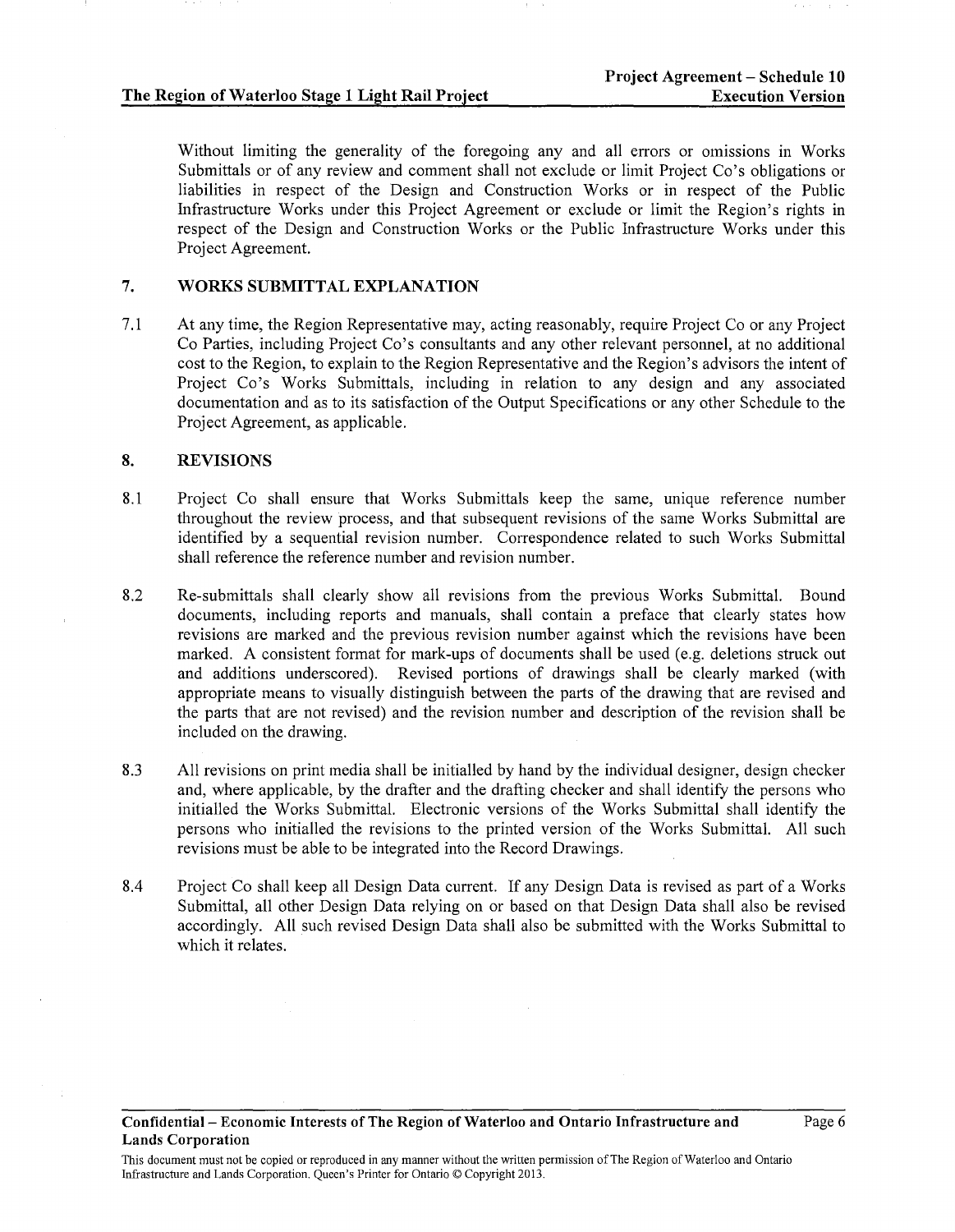## 9. AUDIT BY THE REGION REPRESENTATIVE

- 9.1 Without limiting any other right under this Project Agreement, the Region Representative shall have the right to audit all Works Submittals, including comparing all Works Submittals to previous Works Submittals.
- 9.2 If during an audit or at any other time it is discovered by the Region or Project Co (or resolved pursuant to Section 9.3 of this Schedule 10) that any Works Submittals were not correctly implemented, Project Co shall at its sole cost immediately take all necessary steps to correct and modify the applicable Works Submittals and the Project Operations to which they relate and shall advise the Region Representative of all such corrections and modifications.
- 9.3 Any Dispute concerning the implementation of a Works Submittal relating to Design and Construction Works, subject to Section 5.1 of this Schedule 10, shall be referred in the first instance to the Independent Certifier for resolution.
- 9.4 Any Dispute concerning the implementation of a Works Submittal relating to Public Infrastructure Works, subject to Section 5.2 of this Schedule 10, shall be referred in the first instance to the Region Engineer for resolution.

# 10. VARIATIONS

- 10.1 No alteration or modification to the design, quality and quantity of the Project Operations arising from the development of detailed design or from the co-ordination of the design in connection with any Works Submittal shall be construed or regarded as a Variation.
- 10.2 If, having received comments from the Region Representative on any Works Submittal, Project Co considers that compliance with those comments would amount to a Variation, Project Co shall, within 10 Business Days of receipt of and before complying with the comments, provide written notice to the Region of the same and, if it is agreed by the Parties that a Variation would arise if the comments were complied with, the Region may, at its election, (a) issue a Variation Enquiry and it shall be dealt with in accordance with Schedule 22 - Variation Procedure or (b) amend its comment on the Works Submittal. If the Parties do not agree that a Variation would arise if the comments were complied with, either party may proceed to resolve the matter in accordance with Section 5.4 of this Schedule 10 including for clarity, the exercise by the Region of its rights under Section 5.4 of this Schedule 10. Subject to the foregoing sentence, any failure by Project Co to notify the Region in accordance with this Section 10.2 that Project Co considers compliance with any comments of the Region Representative would amount to a Variation shall constitute an irrevocable acceptance by Project Co that any compliance with the Region Representative's comments shall be without cost to the Region and without any extension of time.

This document must not be copied or reproduced in any manner without the written permission of The Region of Waterloo and Ontario Infrastructure and Lands Corporation. Queen's Printer for Ontario© Copyright 2013.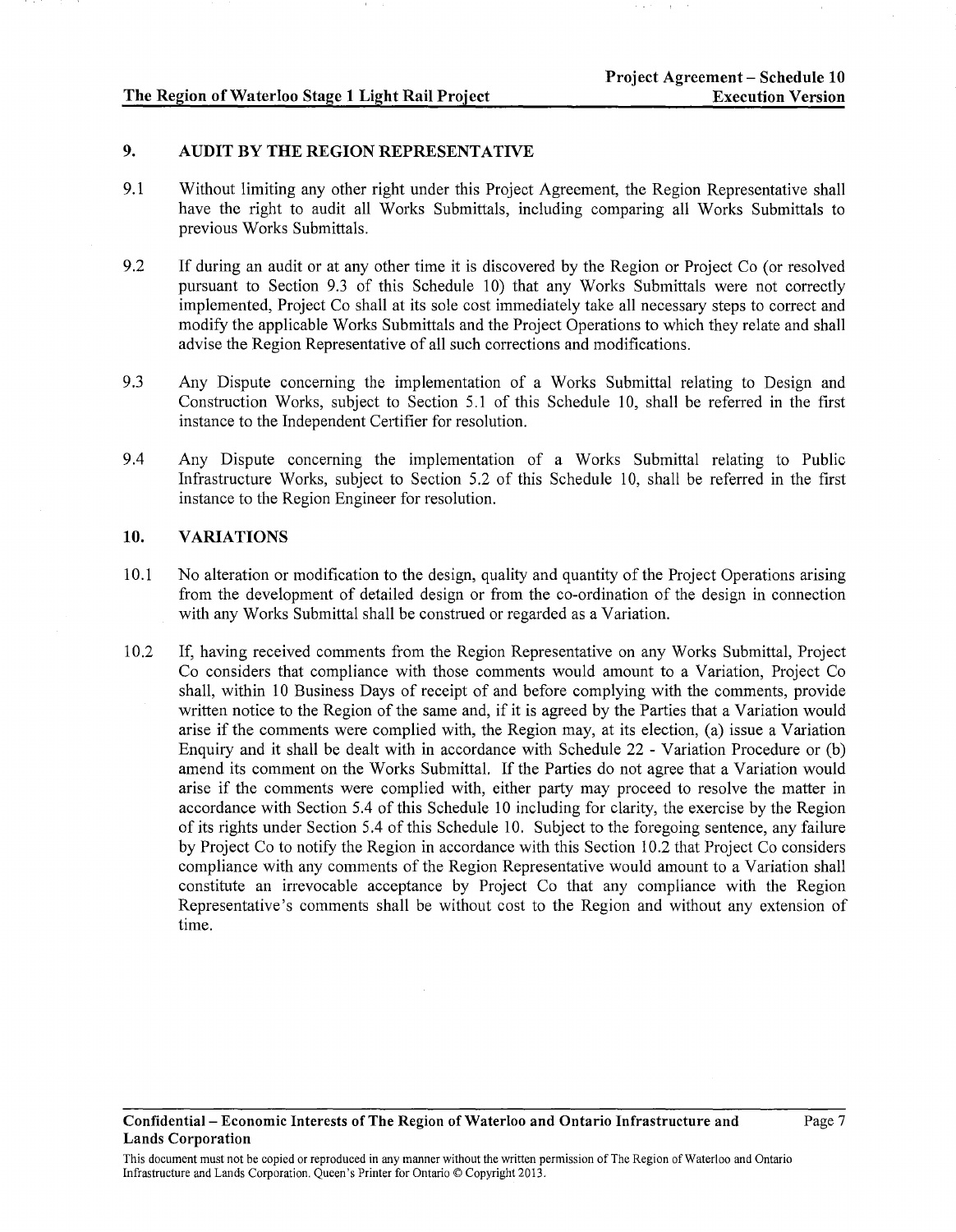### SCHEDULE 10

#### REVIEW PROCEDURE

#### PART B- MAINTENANCE TERM- MAINTENANCE AND REHABILITATION SERVICES

#### 11. MAINTENANCE AND REHABILITATION SUBMITTALS

- 11.1 The provisions of Part B of this Schedule 10 shall apply to all items, submittals and documents required to be submitted, reviewed or otherwise processed by the Region pursuant to Schedule 15-3- Maintenance and Rehabilitation Requirements of the Output Specifications and any and all items, documents and anything else required or specified by this Project Agreement, other than the Design Development Submittals, the Design Data, and the Operations Submittals to be submitted to, reviewed or otherwise processed by the Region in accordance with the Review Procedure in respect of the Project, after Substantial Completion, except in respect of the completion of Minor Deficiencies, including any and all subsequent revisions, amendments and changes thereto (collectively and individually, "Maintenance and Rehabilitation Submittal" or "Maintenance and Rehabilitation Submittals" as applicable in Part B of this Schedule 10).
- 11.2 Project Co shall allow a period of 10 Business Days (or such longer period as the Parties may agree) from the date of receipt for review of and response to each Maintenance and Rehabilitation Submittal.
- 11.3 Project Co shall, in scheduling Maintenance and Rehabilitation Submittals and in the performance of the Project Operations, allow adequate time prior to performing the Project Operations that are the subject of the Maintenance and Rehabilitation Submittals, for review of the Maintenance and Rehabilitation Submittals and for Project Co to make changes to Maintenance and Rehabilitation Submittals that may be required if comments are received on the Maintenance and Rehabilitation Submittals, such review and required changes to be in accordance with Part B of this Schedule 10.

## 12. GENERAL REQUIREMENTS FOR MAINTENANCE AND REHABILITATION **SUBMITTALS**

- 12.1 Unless otherwise specified by the Region Representative, Project Co shall issue 3 printed copies of all Maintenance and Rehabilitation Submittals to the Region, together with an electronic copy in a format agreed by the Parties acting reasonably.
- 12.2 Project Co shall compile and maintain a register of the date and contents of the submission of all Maintenance and Rehabilitation Submittals and the date of receipt and content of all returned Maintenance and Rehabilitation Submittals and comments thereon.
- 12.3 All Maintenance and Rehabilitation Submittals shall be in English.
- 12.4 All Maintenance and Rehabilitation Submittals required by this Project Agreement or by Applicable Law to be signed or sealed by persons with professional designations (including, where applicable, by registered professional engineers or architects) shall, where applicable, be so signed and sealed.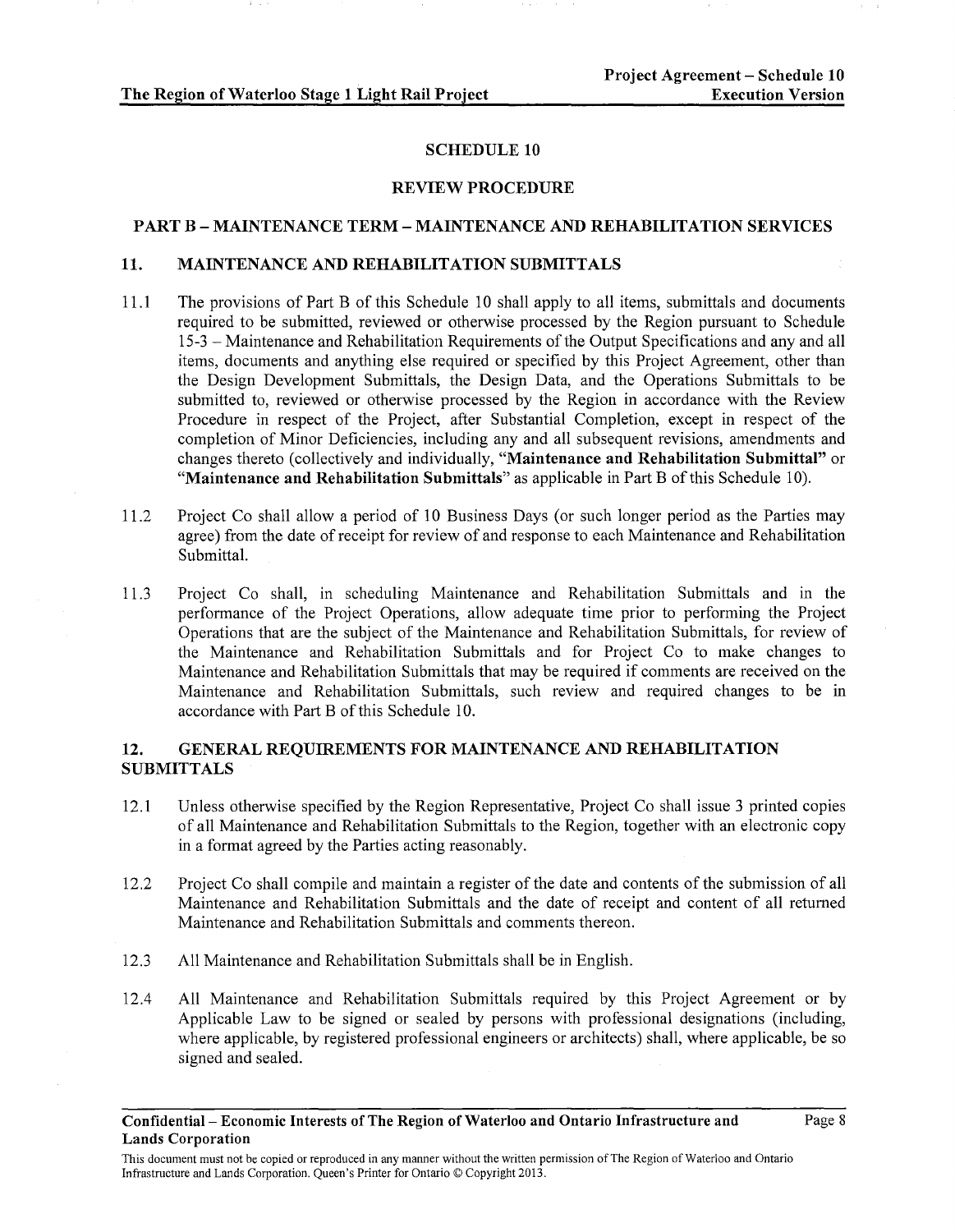- 12.5 All Maintenance and Rehabilitation Submittals shall include copies of all documents to be reviewed and shall clearly identify the purpose of the Maintenance and Rehabilitation Submittal and Project Co's proposed course of action relating to the Maintenance and Rehabilitation Submittal and the Project Operations that are the subject of the Maintenance and Rehabilitation Submittal.
- 12.6 All Maintenance and Rehabilitation Submittals shall, where applicable, refer to the relevant provisions of the Output Specifications and/or any other applicable Schedule to the Project Agreement.
- 12.7 All Maintenance and Rehabilitation Submittals shall be clearly identified as a Maintenance and Rehabilitation Submittal and shall be delivered with appropriate covering documentation, which shall include a list of all attached Maintenance and Rehabilitation Submittals and for each Maintenance and Rehabilitation Submittal:
	- (a) the document number(s) or drawing number(s);
	- (b) revision numbers (if applicable);
	- (c) document or drawing title(s);
	- (d) name of entity that prepared the Maintenance and Rehabilitation Submittal;
	- (e) the Maintenance and Rehabilitation Submittal history showing date and delivery information and/or log number of all previous submissions of that Maintenance and Rehabilitation Submittal;
	- (f) identification of any previous Maintenance and Rehabilitation Submittal superseded by the current Maintenance and Rehabilitation Submittal; and
	- (g) the submittal checklist form completed and signed by the Project Co Representative.

## 13. COMMENTS

- 13 .1 The Region Representative shall review and respond to each Maintenance and Rehabilitation Submittal in accordance with the time periods specified in Section 11.2 of this Schedule 10. The Region Representative shall return Maintenance and Rehabilitation Submittals to Project Co and assign one of the following 3 comments:
	- (a) "REVIEWED";
	- (b) "REVIEWED AS NOTED"; or
	- (c) "REJECTED".
- 13 .2 The comment "REVIEWED" will be assigned to those Maintenance and Rehabilitation Submittals that, in the opinion of the Region Representative, conform to the requirements of this Project Agreement. Project Co shall comply with and implement such Maintenance and Rehabilitation Submittals.

This document must not be copied or reproduced in any manner without the written permission of The Region of Waterloo and Ontario Infrastructure and Lands Corporation. Queen's Printer for Ontario© Copyright 2013.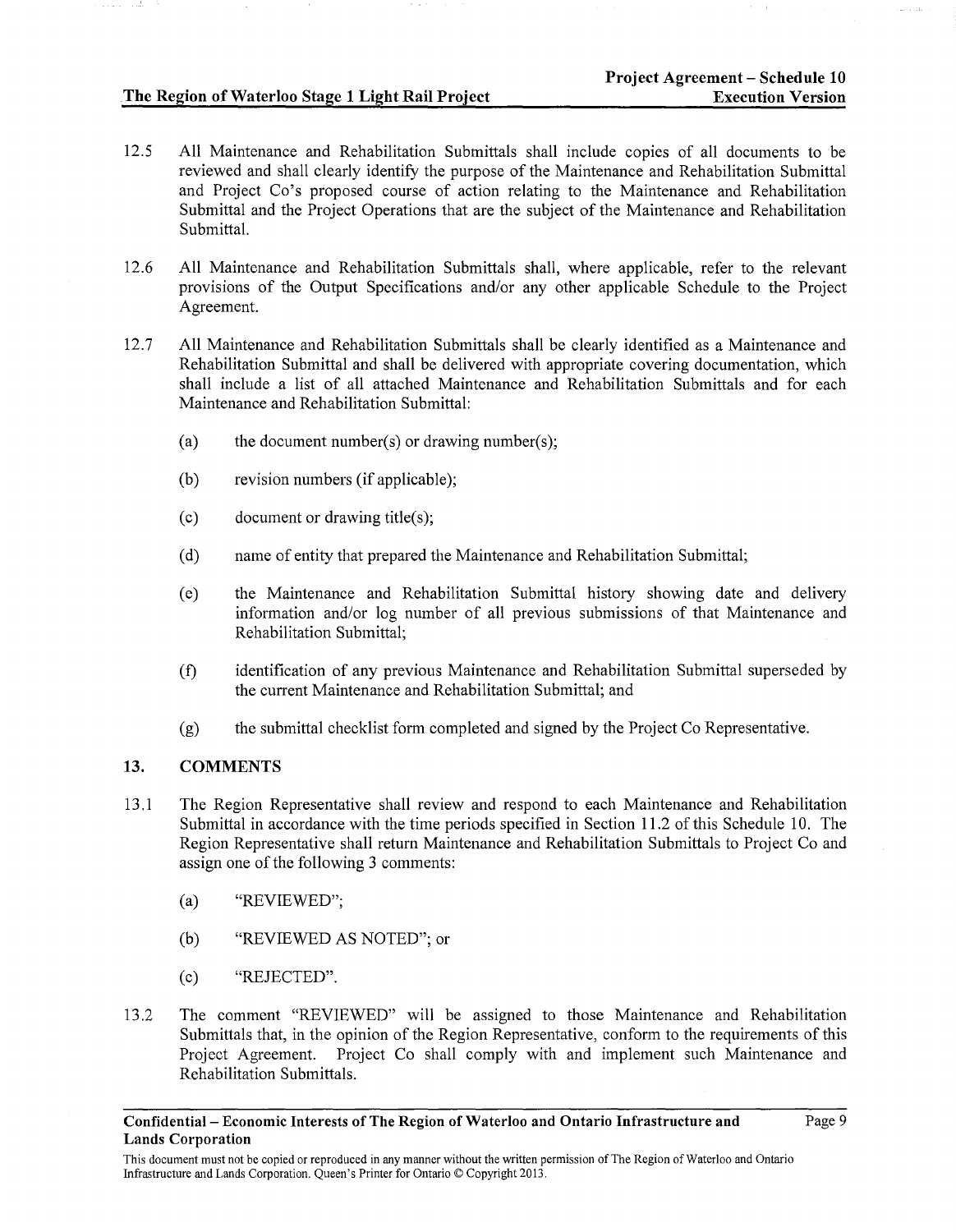- 13.3 The comment "REVIEWED AS NOTED" will be assigned to those Maintenance and Rehabilitation Submittals that, in the opinion of the Region Representative, generally conform to the requirements of this Project Agreement, but in which immaterial deficiencies have been found by the Region Representative's review. Project Co shall correct these Maintenance and Rehabilitation Submittals and provide a copy of the corrected Maintenance and Rehabilitation Submittals to the Region Representative. Project Co shall comply with and implement such Maintenance and Rehabilitation Submittals after correction, including in accordance with the comments. If at any time it is discovered that Project Co has not corrected the deficiencies on Maintenance and Rehabilitation Submittals stamped "REVIEWED AS NOTED", then Project Co will be required to modify the Maintenance and Rehabilitation Submittals and Project Operations as required to ensure that the Project Operations comply with the Output Specifications and Project Co may be required, at the Region Representative's discretion, to resubmit relevant Maintenance and Rehabilitation Submittals. In such circumstances the Region Representative shall act promptly in considering whether such deficiencies have been corrected. No extension of time will be given or additional compensation paid in respect of any such modification or resubmittal.
- 13.4 The comment "REJECTED" will be assigned to those Maintenance and Rehabilitation Submittals that, in the opinion of the Region Representative, contain significant deficiencies or do not generally conform with the requirements of this Project Agreement, including this Schedule 10. Project Co shall correct and re-submit these Maintenance and Rehabilitation Submittals within 10 Business Days after the comment has been provided to Project Co, or such longer period as Project Co may reasonably require, and (unless the Maintenance and Rehabilitation Submittal is re-submitted within 5 Business Days) shall give the Region Representative not less than 5 Business Days' notice of when the Maintenance and Rehabilitation Submittals shall be resubmitted. The Region Representative will then review such re-submitted Maintenance and Rehabilitation Submittals and assign a comment to the corrected Maintenance and Rehabilitation<br>Submittal. The Maintenance and Rehabilitation Submittals shall be corrected, revised and The Maintenance and Rehabilitation Submittals shall be corrected, revised and resubmitted as often as may be required to obtain a comment that permits Project Co to proceed. No extension of time will be given or additional compensation paid in respect of any such modification or re-submittal.
- 13.5 Where the Region Representative issues the comment "REVIEWED AS NOTED" or "REJECTED", the Region Representative shall provide reasons for the comment, referencing the particulars of the Section(s) of this Project Agreement that the Maintenance and Rehabilitation Submittal fails to satisfy, and, if requested by the Project Co Representative, the Region Representative shall meet with the Project Co Representative to discuss the reasons for the comment.
- 13 .6 If, at any time after assigning any comment to an Maintenance and Rehabilitation Submittal, the Region Representative or Project Co discovers any significant deficiencies or any failure to conform to the requirements of this Project Agreement, the Region Representative may revise the comment assigned to any Maintenance and Rehabilitation Submittal. If the Parties agree or it is determined in accordance with Section 14 of this Schedule 10 that the revised comment is correct, Project Co shall make all such corrections to the Maintenance and Rehabilitation Submittals and the Project Operations. No extension of time will be given or additional compensation paid in respect of any such modification or re-submittal.

Confidential- Economic Interests of The Region of Waterloo and Ontario Infrastructure and Lands Corporation

This document must not be copied or reproduced in any manner without the written permission of The Region of Waterloo and Ontario Infrastructure and Lands Corporation. Queen's Printer for Ontario© Copyright 2013.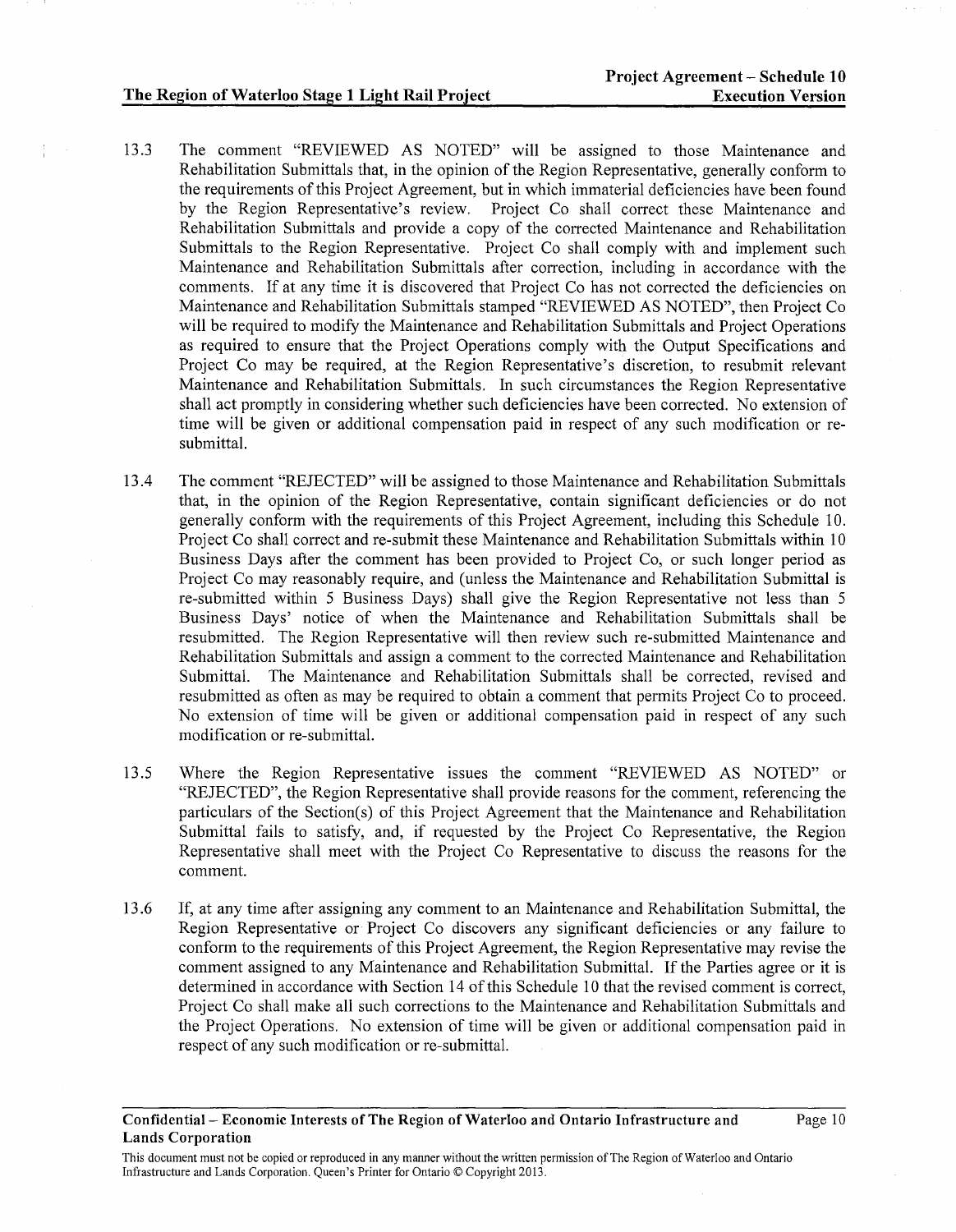Page 11

- 13.7 For the purpose of facilitating and expediting the review and correction of Maintenance and Rehabilitation Submittals, the Region Representative and the Project Co Representative shall meet as may be mutually agreed to discuss and review any outstanding Maintenance and Rehabilitation Submittals and any comments thereon.
- 13.8 Where a Maintenance and Rehabilitation Submittal is voluminous, the Region Representative at his or her discretion may elect to stamp only the cover page or first sheet of the Maintenance and Rehabilitation Submittal with the appropriate comment, if any, and return to Project Co the cover page or first page together with individual pages or sheets on which comments are made, together with an explanation of the status of all pages not returned to Project Co. Any pages returned without such an explanation as to their status shall be deemed to be "REVIEWED" by the Region.
- 13 .9 In lieu of returning a Maintenance and Rehabilitation Submittal, the Region Representative may by letter notify Project Co of the comment assigned to the Maintenance and Rehabilitation Submittal and if such comment is "REVIEWED AS NOTED" or "REJECTED" the letter shall contain comments in sufficient detail for Project Co to identify the correction sought.

## 14. DISPUTES

- 14.1 If Project Co disputes any act of the Region or the Region Representative in respect of a Maintenance and Rehabilitation Submittal under this Part B, Project Co shall promptly notify the Region Representative of the details of such Dispute and shall submit the reasons why Project Co believes a different comment should be assigned, together with appropriate supporting documentation. The Region Representative shall review the Maintenance and Rehabilitation Submittal, the reasons and supporting documentation and within 5 Business Days after receipt thereof shall either confirm the original comment or notify Project Co of a revised comment.
- 14.2 If after such review by the Region Representative Project Co disputes the comment on a Maintenance and Rehabilitation Submittal, subject to Section 19.1 of this Schedule 10 Project Co may refer the matter for determination in accordance with Schedule 27 - Dispute Resolution Procedure.

## 15. EFFECT OF REVIEW

15.1 Any review and comment by the Region or the Region Representative of any Maintenance and Rehabilitation Submittals is for general conformity to the obligations and requirements of this Project Agreement, and any such review and comment shall not relieve Project Co of the risk and responsibility for the Project Operations and for meeting all of its obligations under and requirements of this Project Agreement, and shall not create any new or additional obligations or liabilities for the Region. Without limiting the generality of the foregoing any and all errors or omissions in Maintenance and Rehabilitation Submittals or of any review and comment shall not exclude or limit Project Co's obligations or liabilities under this Project Agreement in respect of matters related to the Maintenance and Rehabilitation Submittal or exclude or limit the Region's rights under this Project Agreement in respect of matters related to the Maintenance and Rehabilitation Submittal.

# 16. MAINTENANCE AND REHABILITATION SUBMITTAL EXPLANATION

Confidential- Economic Interests of The Region of Waterloo and Ontario Infrastructure and Lands Corporation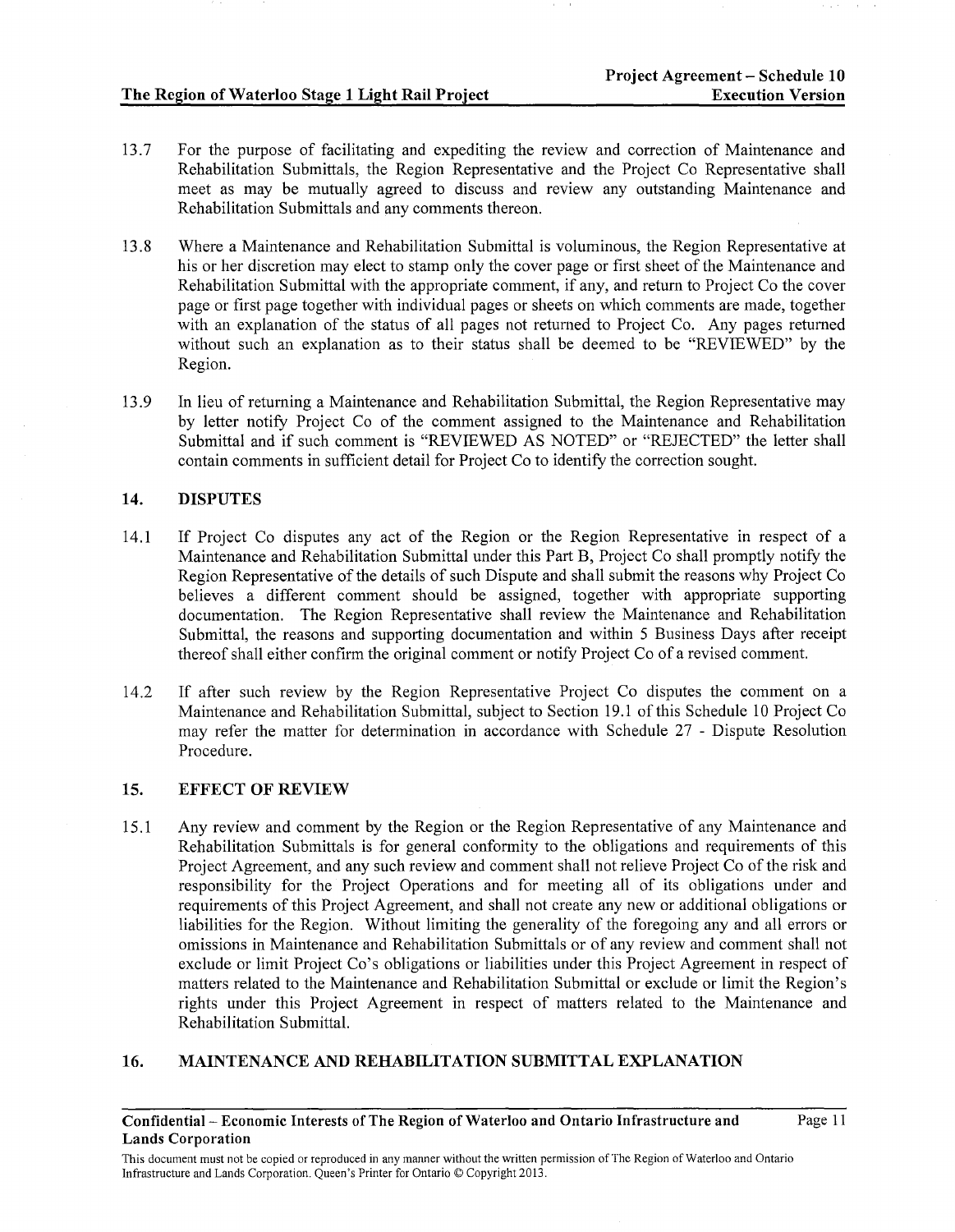16.1 At any time, the Region Representative may, acting reasonably, require Project Co or any Project Co Parties, including Project Co's consultants and any other relevant personnel, at no additional cost to the Region, to explain to the Region Representative and the Region's advisors the intent of Project Co's Maintenance and Rehabilitation Submittals, including as to its satisfaction of the Output Specifications.

# **17. REVISIONS**

- 17.1 Project Co shall ensure that Maintenance and Rehabilitation Submittals keep the same, unique reference number throughout the review process, and that subsequent revisions of the same Maintenance and Rehabilitation Submittal are identified by a sequential revision number. Correspondence related to such Maintenance and Rehabilitation Submittal shall reference the reference number and revision number.
- 17.2 Re-submittals shall clearly show all revisions from the previous Maintenance and Rehabilitation Submittal. Bound documents, including reports and manuals, shall contain a preface that clearly states how revisions are marked and the previous revision number against which the revisions have been marked. A consistent format for mark-ups of documents shall be used (e.g. deletions struck out and additions underscored). Revised portions of drawings shall be clearly marked (with appropriate means to visually distinguish between the parts of the drawing that are revised and the parts that are not revised) and the revision number and description of the revision shall be included on the drawing.
- 17.3 All revisions on print media shall be initialled by hand by the individual designer, design checker and, where applicable, by the drafter and the drafting checker and shall identify the persons who initialled the Maintenance and Rehabilitation Submittal. Electronic versions of the Maintenance and Rehabilitation Submittal shall identify the persons who initialled the revisions to the printed version of the Maintenance and Rehabilitation Submittal.

# **18. AUDIT BY THE REGION REPRESENTATIVE**

- 18.1 Without limiting any other right under this Project Agreement, the Region Representative shall have the right to audit all Maintenance and Rehabilitation Submittals, including comparing all Maintenance and Rehabilitation Submittals to previous Maintenance and Rehabilitation Submittals.
- 18.2 If during an audit or at any other time it is discovered by the Region or Project Co that any Maintenance and Rehabilitation Submittals were not correctly implemented, Project Co shall at its sole cost immediately take all necessary steps to correct and modify the applicable Maintenance and Rehabilitation Submittals and the Project Operations to which they relate and shall advise the Region Representative of all such corrections and modifications.

# **19. VARIATIONS**

19.1 If, having received comments from the Region Representative on any Maintenance and Rehabilitation Submittal, Project Co considers that compliance with those comments would amount to a Variation, Project Co shall, within 10 Business Days of receipt of and before complying with the comments, provide written notice to the Region of the same and, if it is agreed by the Parties, or is determined pursuant to Schedule 27 - Dispute Resolution Procedure,

This document must not be copied or reproduced in any manner without the written permission of The Region of Waterloo and Ontario Infrastructure and Lands Corporation. Queen's Printer for Ontario© Copyright 2013.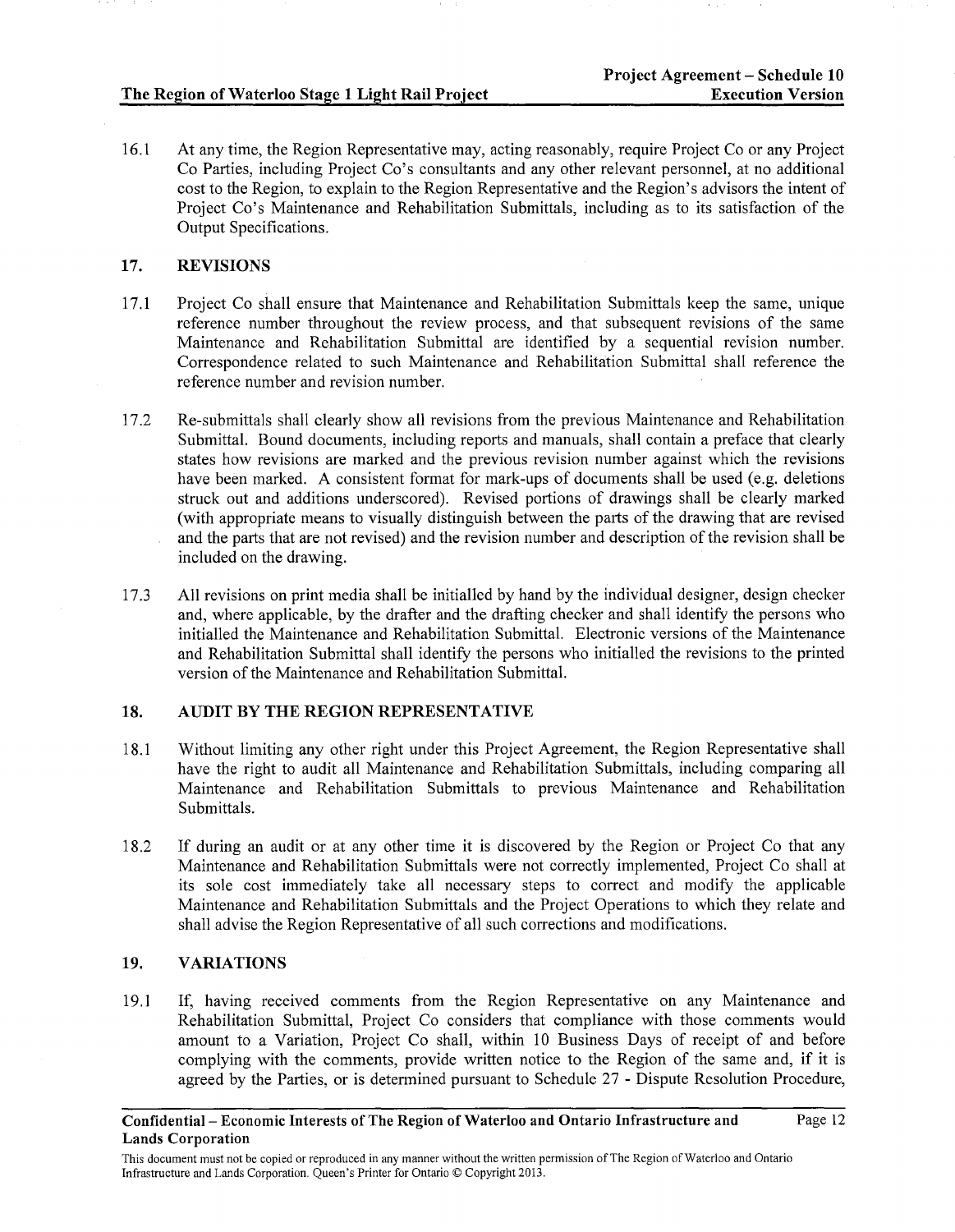that a Variation would arise if the comments were complied with, the Region may at its election, either issue a Variation Enquiry and it shall be dealt with in accordance with Schedule 22 - Variation Procedure or amend its comment on the Maintenance and Rehabilitation Submittal. Any failure by Project Co to notify the Region in accordance with this Section 19.1 that Project Co considers compliance with any comments of the Region Representative would amount to a Variation shall constitute an irrevocable acceptance by Project Co that any compliance with the Region Representative's comments shall be without cost to the Region and without any extension of time.

This document must not be copied or reproduced in any manner without the written permission of The Region of Waterloo and Ontario Infrastructure and Lands Corporation. Queen's Printer for Ontario© Copyright 2013.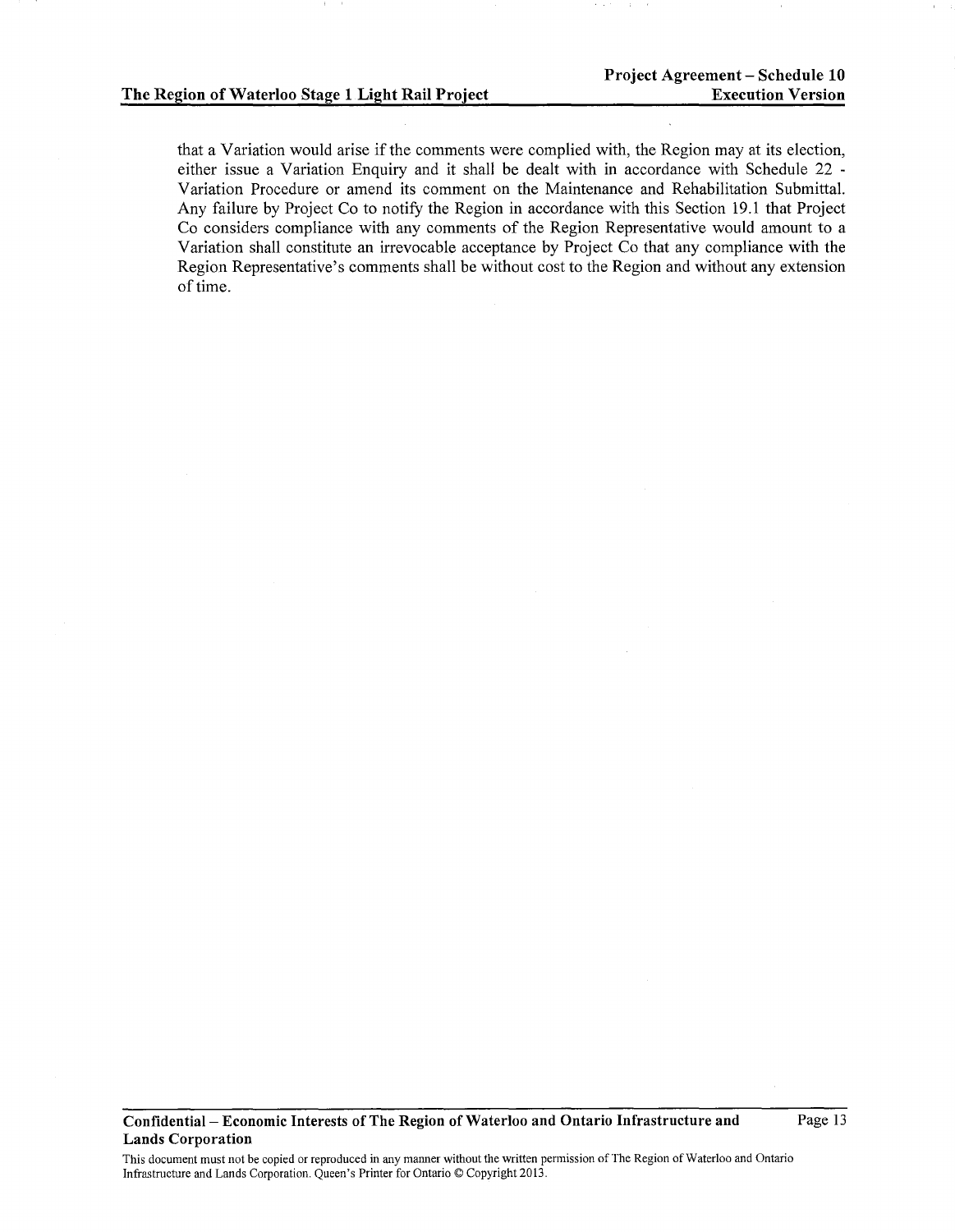#### SCHEDULE 10

#### REVIEW PROCEDURE

#### PART C- OPERATIONS TERM- OPERATIONS SERVICES

#### 20. OPERATIONS SUBMITTALS

- 20.1 The provisions of Part C of this Schedule 10 shall apply to all items, submittals and documents required to be submitted, reviewed or otherwise processed by the Region pursuant to Schedule 15-4 - Operations Requirements of the Output Specifications and any and all items, documents and anything else required or specified by this Project Agreement, other than the Design Development Submittals, the Design Data, and the Maintenance and Rehabilitation Submittals to be submitted to, reviewed or otherwise processed by the Region in accordance with the Review Procedure in respect of the Project, after Substantial Completion, except in respect of the completion of Minor Deficiencies, including any and all subsequent revisions, amendments and changes thereto (collectively and individually, "Operations Submittal" or "Operations Submittals" as applicable in Part C of this Schedule 10).
- 20.2 Project Co shall allow a period of 10 Business Days (or such longer period as the Parties may agree) from the date of receipt for review of and response to each Operations Submittal.
- 20.3 Project Co shall, in scheduling Operations Submittals and in the performance of the Project Operations, allow adequate time prior to performing the Project Operations that are the subject of the Operations Submittals, for review of the Operations Submittals and for Project Co to make changes to Operations Submittals that may be required if comments are received on the Operations Submittals, such review and required changes to be in accordance with Part C of this Schedule 10.

#### 21. GENERAL REQUIREMENTS FOR OPERATIONS SUBMITTALS

- 21.1 Unless otherwise specified by the Region Representative, Project Co shall issue 3 printed copies of all Operations Submittals to the Region, together with an electronic copy in a format agreed by the Parties acting reasonably.
- 21.2 Project Co shall compile and maintain a register of the date and contents of the submission of all Operations Submittals and the date of receipt and content of all returned Operations Submittals and comments thereon.
- 21.3 All Operations Submittals shall be in English.
- 21.4 All Operations Submittals required by this Project Agreement or by Applicable Law to be signed or sealed by persons with professional designations (including, where applicable, by registered professional engineers or architects) shall, where applicable, be so signed and sealed.
- 21.5 All Operations Submittals shall include copies of all documents to be reviewed and shall clearly identify the purpose of the Operations Submittal and Project Co's proposed course of action relating to the Operations Submittal and the Project Operations that are the subject of the Operations Submittal.

This document must not be copied or reproduced in any manner without the written permission of The Region of Waterloo and Ontario Infrastructure and Lands Corporation. Queen's Printer for Ontario© Copyright 2013.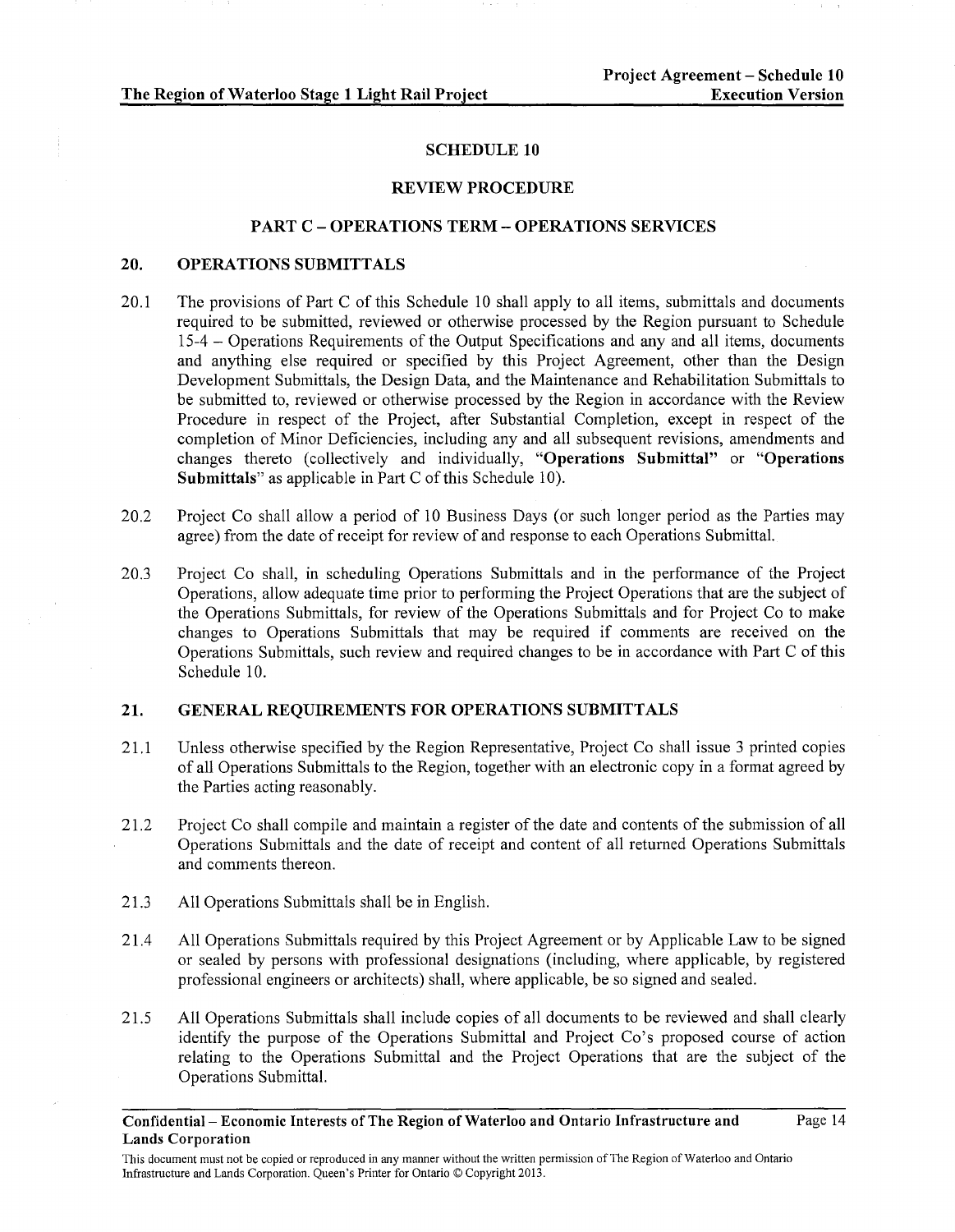- 21.6 All Operations Submittals shall, where applicable, refer to the relevant provisions of the Output Specifications and/or any other applicable Schedule to the Project Agreement.
- 21.7 All Operations Submittals shall be clearly identified as an Operations Submittal and shall be delivered with appropriate covering documentation, which shall include a list of all attached Operations Submittals and for each Operations Submittal:
	- (a) the document number(s) or drawing number(s);
	- (b) revision numbers (if applicable);
	- (c) document or drawing title(s);
	- (d) name of entity that prepared the Operations Submittal;
	- (e) the Operations Submittal history showing date and delivery information and/or log number of all previous submissions of that Operations Submittal;
	- (f) identification of any previous Operations Submittal superseded by the current Operations Submittal; and
	- (g) the submittal checklist fonn completed and signed by the Project Co Representative.

#### 22. COMMENTS

- 22.1 The Region Representative shall review and respond to each Operations Submittal in accordance with the time periods specified in Section 20.2 of this Schedule 10. The Region Representative shall return Operations Submittals to Project Co and assign one of the following 3 comments:
	- (a) "REVIEWED";
	- (b) "REVIEWED AS NOTED"; or
	- (c) "REJECTED".
- 22.2 The comment "REVIEWED" will be assigned to those Operations Submittals that, in the opinion of the Region Representative, conform to the requirements of this Project Agreement. Project Co shall comply with and implement such Operations Submittals.
- 22.3 The comment "REVIEWED AS NOTED" will be assigned to those Operations Submittals that, in the opinion of the Region Representative, generally conform to the requirements of this Project Agreement, but in which immaterial deficiencies have been found by the Region Representative's review. Project Co shall correct these Operations Submittals and provide a copy of the corrected Operations Submittals to the Region Representative. Project Co shall comply with and implement such Operations Submittals after correction, including in accordance with the comments. If at any time it is discovered that Project Co has not corrected the deficiencies on Operations Submittals stamped "REVIEWED AS NOTED", then Project Co will be required to modify the Operations Submittals and Project Operations as required to ensure that the Project Operations comply with the Output Specifications and Project Co may be required, at the Region

This document must not be copied or reproduced in any manner without the written permission of The Region of Waterloo and Ontario Infrastructure and Lands Corporation. Queen's Printer for Ontario© Copyright 2013.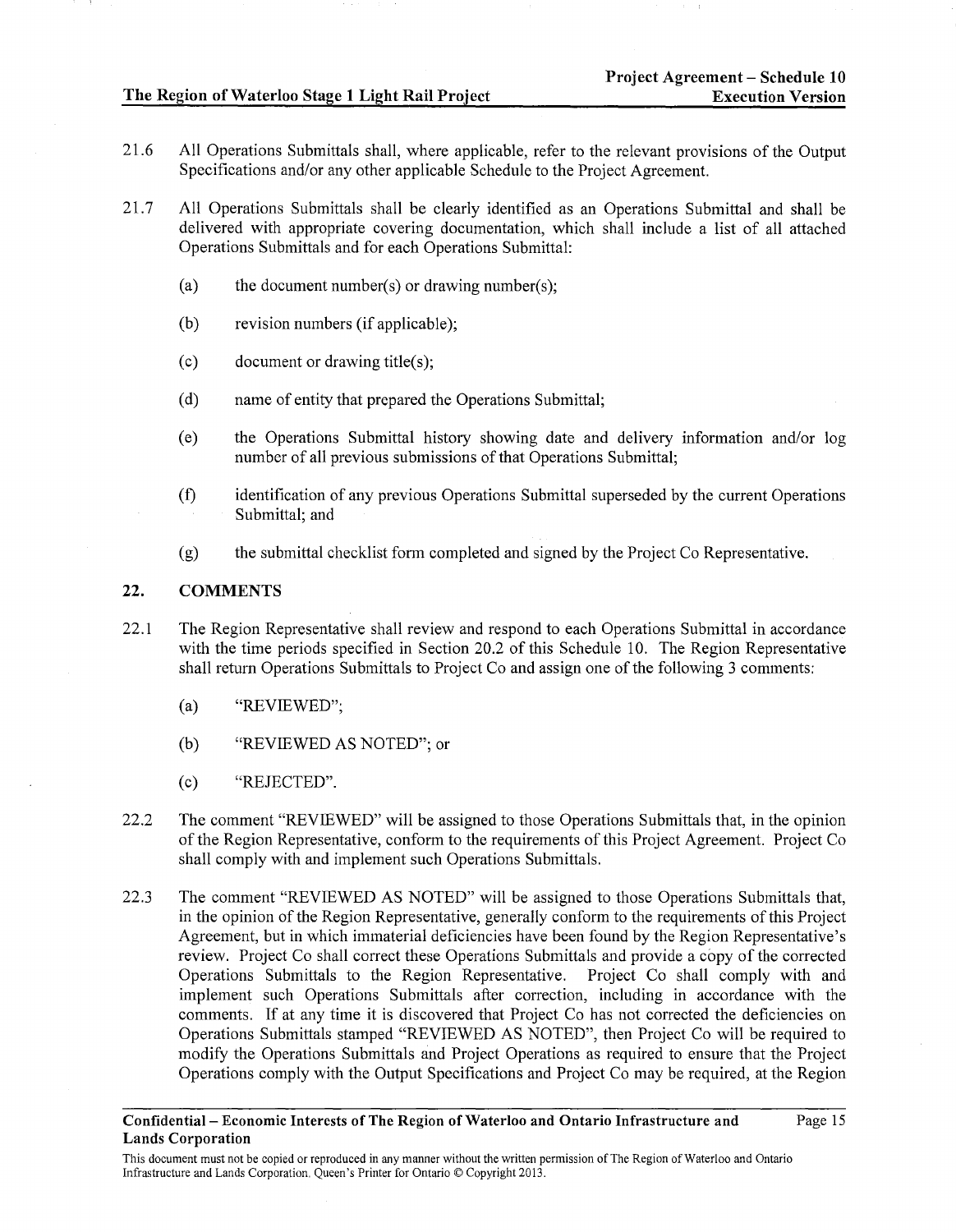Representative's discretion, to resubmit relevant Operations Submittals. In such circumstances the Region Representative shall act promptly in considering whether such deficiencies have been corrected. No extension of time will be given or additional compensation paid in respect of any such modification or re-submittal.

- 22.4 The comment "REJECTED" will be assigned to those Operations Submittals that, in the opinion of the Region Representative, contain significant deficiencies or do not generally conform with the requirements of this Project Agreement, including this Schedule 10. Project Co shall correct and re-submit these Operations Submittals within 10 Business Days after the comment has been provided to Project Co, or such longer period as Project Co may reasonably require, and (unless the Operations Submittal is re-submitted within 5 Business Days) shall give the Region Representative not less than 5 Business Days' notice of when the Operations Submittals shall be resubmitted. The Region Representative will then review such re-submitted Operations Submittals and assign a comment to the corrected Operations Submittal. The Operations Submittals shall be corrected, revised and resubmitted as often as may be required to obtain a comment that permits Project Co to proceed. No extension of time will be given or additional compensation paid in respect of any such modification or re-submittal.
- 22.5 Where the Region Representative issues the comment "REVIEWED AS NOTED" or "REJECTED", the Region Representative shall provide reasons for the comment, referencing the particulars of the Section(s) of this Project Agreement that the Operations Submittal fails to satisfy, and, if requested by the Project Co Representative, the Region Representative shall meet with the Project Co Representative to discuss the reasons for the comment.
- 22.6 If, at any time after assigning any comment to an Operations Submittal, the Region Representative or Project Co discovers any significant deficiencies or any failure to conform to the requirements of this Project Agreement, the Region Representative may revise the comment assigned to any Operations Submittal. If the Parties agree or it is determined in accordance with Section 23 of this Schedule 10 that the revised comment is correct, Project Co shall make all such corrections to the Operations Submittals and the Project Operations. No extension of time will be given or additional compensation paid in respect of any such modification or re-submittal.
- 22.7 For the purpose of facilitating and expediting the review and correction of Operations Submittals, the Region Representative and the Project Co Representative shall meet as may be mutually agreed to discuss and review any outstanding Operations Submittals and any comments thereon.
- 22.8 Where a Operations Submittal is voluminous, the Region Representative at his or her discretion may elect to stamp only the cover page or first sheet of the Operations Submittal with the appropriate comment, if any, and return to Project Co the cover page or first page together with individual pages or sheets on which comments are made, together with an explanation of the status of all pages not returned to Project Co. Any pages returned without such an explanation as to their status shall be deemed to be "REVIEWED" by the Region.
- 22.9 In lieu of returning an Operations Submittal, the Region Representative may by letter notify Project Co of the comment assigned to the Operations Submittal and if such comment is "REVIEWED AS NOTED" or "REJECTED" the letter shall contain comments in sufficient detail for Project Co to identify the correction sought.

This document must not be copied or reproduced in any manner without the written permission of The Region of Waterloo and Ontario Infrastructure and Lands Corporation. Queen's Printer for Ontario© Copyright 2013.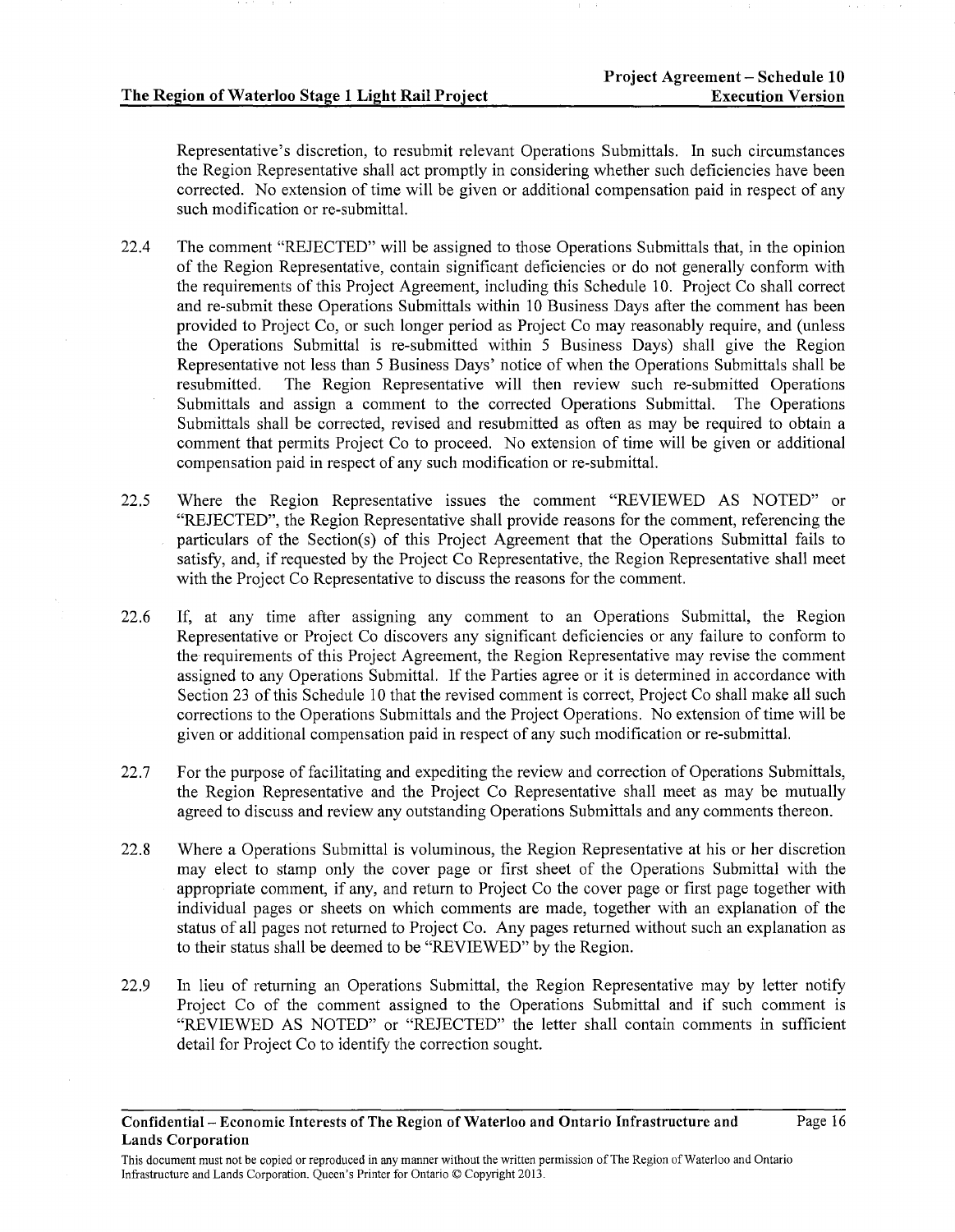# 23. DISPUTES

- 23.1 If Project Co disputes any act of the Region or the Region Representative in respect of an Operations Submittal under this Part C, Project Co shall promptly notify the Region Representative of the details of such Dispute and shall submit the reasons why Project Co believes a different comment should be assigned, together with appropriate supporting documentation. The Region Representative shall review the Operations Submittal, the reasons and supporting documentation and within 5 Business Days after receipt thereof shall either confirm the original comment or notify Project Co of a revised comment.
- 23.2 If after such review by the Region Representative Project Co disputes the comment on an Operations Submittal, subject to Section 28.1 of this Schedule 10 Project Co may refer the matter for determination in accordance with Schedule 27- Dispute Resolution Procedure.

### 24. EFFECT OF REVIEW

24.1 Any review and comment by the Region or the Region Representative of any Operations Submittals is for general conformity to the obligations and requirements of this Project Agreement, and any such review and comment shall not relieve Project Co of the risk and responsibility for the Project Operations and for meeting all of its obligations under and requirements of this Project Agreement, and shall not create any new or additional obligations or liabilities for the Region. Without limiting the generality of the foregoing any and all errors or omissions in Operations Submittals or of any review and comment shall not exclude or limit Project Co's obligations or liabilities under this Project Agreement in respect of matters related to the Operations Submittal or exclude or limit the Region's rights under this Project Agreement in respect of matters related to the Operations Submittal.

# 25. OPERATIONS SUBMITTAL EXPLANATION

25.1 At any time, the Region Representative may, acting reasonably, require Project Co or any Project Co Parties, including Project Co's consultants and any other relevant personnel, at no additional cost to the Region, to explain to the Region Representative and the Region's advisors the intent of Project Co's Operations Submittals, including as to its satisfaction of the Output Specifications.

# 26. REVISIONS

- 26.1 Project Co shall ensure that Operations Submittals keep the same, unique reference number throughout the review process, and that subsequent revisions of the same Operations Submittal are identified by a sequential revision number. Correspondence related to such Operations Submittal shall reference the reference number and revision number.
- 26.2 Re-submittals shall clearly show all revisions from the previous Operations Submittal. Bound documents, including reports and manuals, shall contain a preface that clearly states how revisions are marked and the previous revision number against which the revisions have been marked. A consistent format for mark-ups of documents shall be used (e.g. deletions struck out and additions underscored). Revised portions of drawings shall be clearly marked (with appropriate means to visually distinguish between the parts of the drawing that are revised and the parts that are not revised) and the revision number and description of the revision shall be included on the drawing.